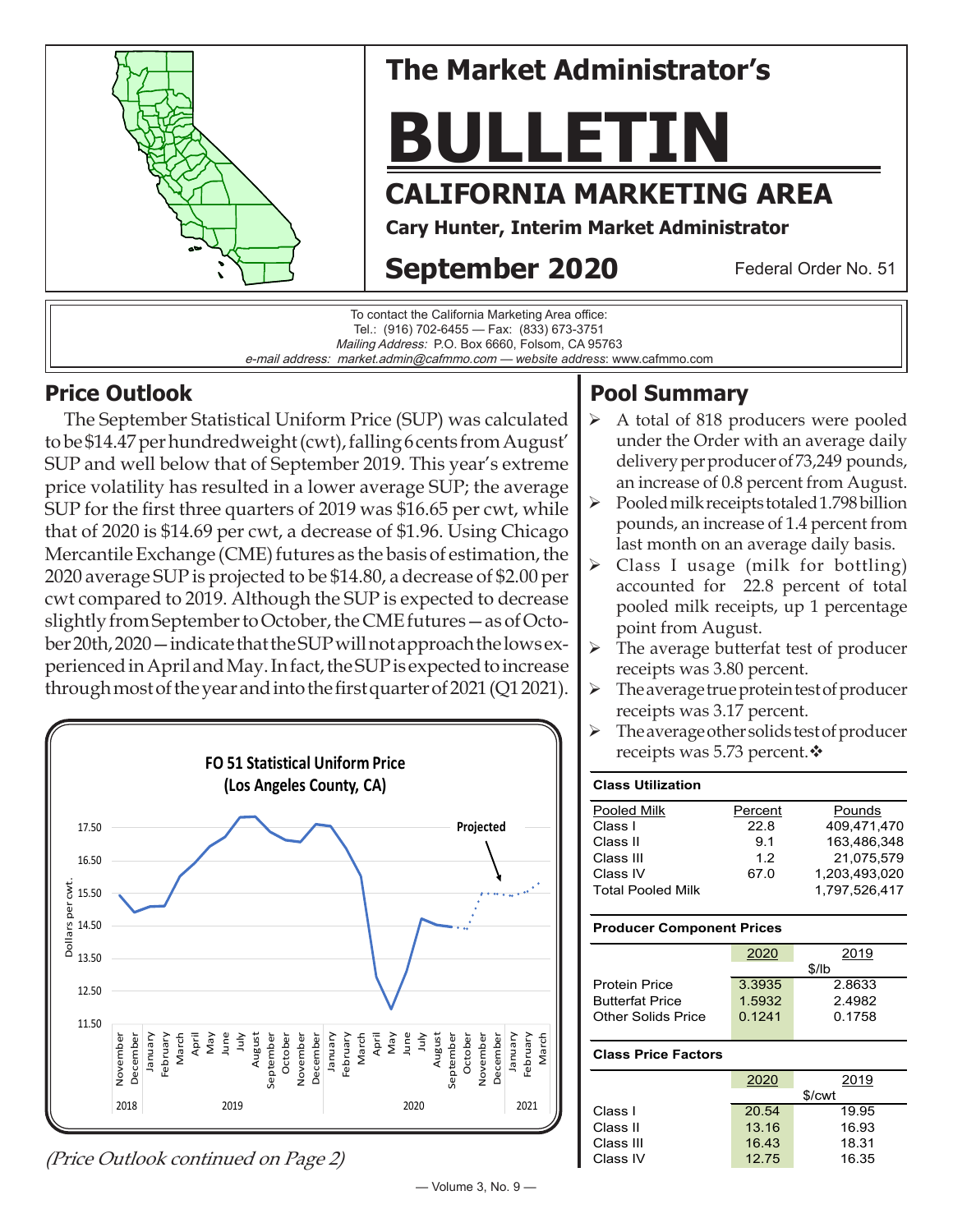### **Butter**

 *National Dairy Product Sales Report* (NDPSR) monthly butter prices, which are inputs to Federal Order (FO) price formulas, decreased for nine straight months from August 2019 until April 2020. Since April, butter prices have experienced mixed effects with strong increases in June and July followed by declines in August and September. Current butter stocks suggest inventories could weigh on future prices as the latest Cold Storage report by the National Agricultural Statistics Service (NASS) lists end-of-August butter stocks up 22 percent from year-ago levels. According to CME futures, however, butter prices are expected to move upward through the holiday season and into Q1 2021, closing the gap with cheese prices. **Cheese**

 Recovering from COVID19-induced lows, the NDPSR cheese price hit \$2.5873 per pound in July 2020 the highest price on record since FO reform in 2000. The unprecedented increase can be partly attributed to government purchase programs and modest recovery in foodservice demand. Cheese stocks at the end of

August were down one percent year over year, according to NASS. CME futures expect cheese prices to increase in October and November 2020 before moving downward through Q1 2021. **Nonfat Dry Milk**

 The September NDPSR nonfat dry milk price (NFDM) rose above \$1.00 per pound; a mark last achieved in March 2020 before COVID19's effect on FO prices



was fully realized. CME futures expect the NFDM price to continue to increase through the end of 2020 and climb above \$1.16 per pound to end Q1 2021. Strong exports are likely among the reasons for optimism in NFDM price expectations; the latest report from the Unites States Dairy Export Council (USDEC) had August's exports of NFDM and skim milk powder up 35 percent year over year. **Dry Whey**

 NDPSR dry whey prices have hovered near \$0.35 per pound for most of 2020 but trended down from July to September 2020. Dry whey last cracked the \$0.40-per-pound mark in March 2019. CME futures expect dry whey prices to increase slightly through the end of 2020 and into Q1 2021. $\cdot$ 

### **Back-to-School Class I Trends: 2019 vs. 2020**

 During a typical year, fluid milk volume experiences seasonal ebbs and flows due to normal production and demand fluctuations. 2020, however, is not turning out to be a typical year.

 The following chart shows average daily delivery of fluid milk, or Class I receipts for a given month divided by the number of days in the month, for 2019 and 2020 in the California Federal Marketing Order (CFMO). 2020 began nearly one million pounds below the previous January's levels, which is consistent with fluid milk's gradual decline over the last decade. Although COVID-19 caused an initial surge of fluid milk "panic buying" in retail channels, evident in the Class I spike in the CFMO's March pool, Class I sales thereafter decreased.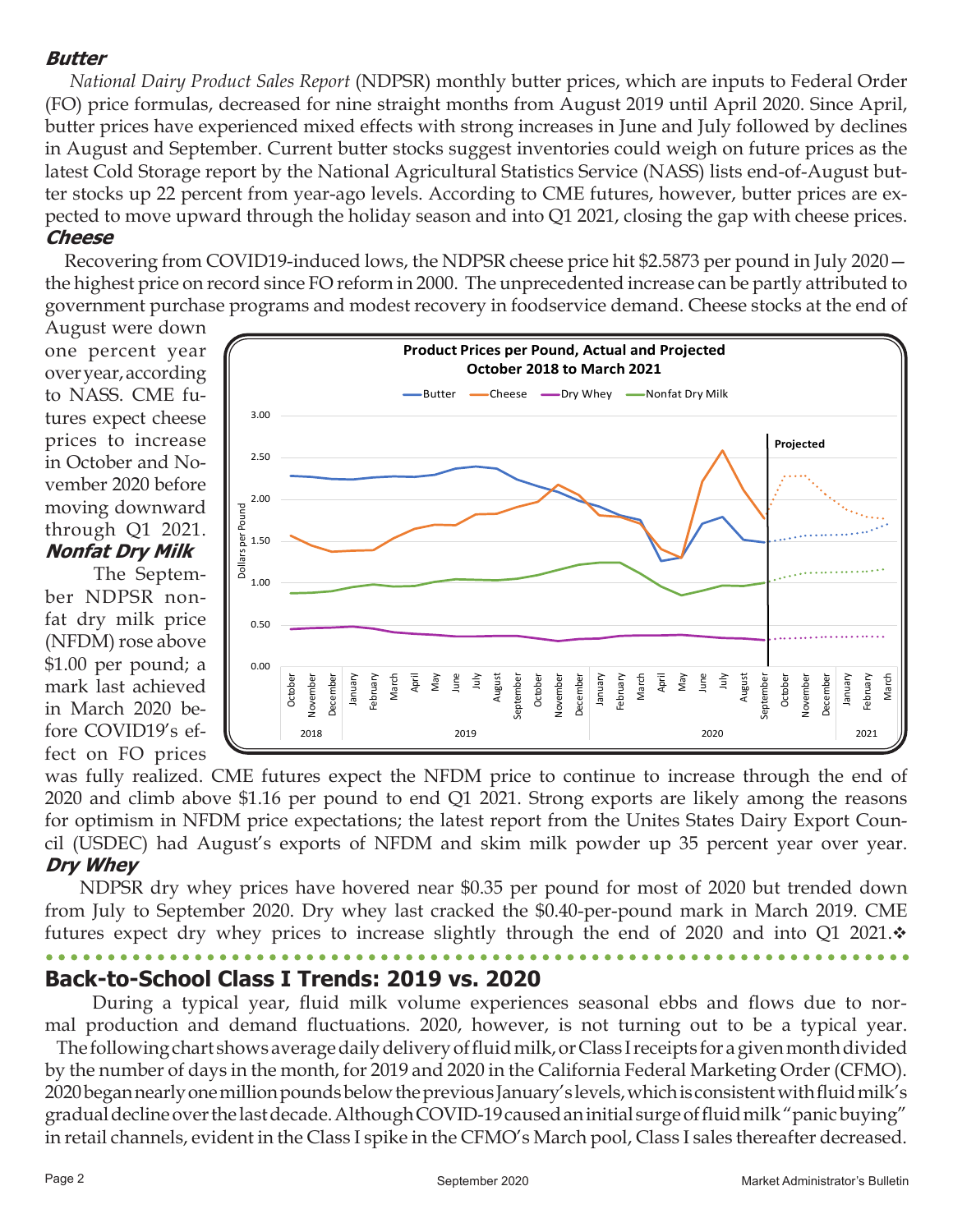

### **Schools are a Key Driver of Class I Milk Trends**

 School closures play significant roles in the Class I decline and the break from typical Class I trends in 2020. Normally accounting for about 8 percent of fluid milk sales nationwide, schools are major buyers of milk for student breakfast and lunch programs; when they abruptly closed in the spring and shifted to distance learning models with limited ability to provide school meals, demand decreased for fluid milk. In addition, Class I receipts normally decline from May to June and rise between July and September, coinciding with the end and beginning of the school year for most California public schools. 2020 did not see the ramping up of Class I production that usually happens between July and September, as average daily delivery declined from July to August 2020. While average daily delivery of fluid milk did increase nearly 745,000 pounds from August to September 2020, the metric is still substantially below—over 1.5 million pounds—year-ago levels. **Class I Products Included in School Meals Saw Big Year-Over-Year Declines**

 A deeper dive into the breakdown of Class I products in the CFMO reveals that three product categories saw major declines in sales from September 2019 to September 2020: flavored (nearly 50 percent); fat-free (just over 25 percent); and low-fat/1% (just over 11 percent). As the accompanying table shows, these three products also experienced significant year-over-year drops in August. California public schools typically offer conventional fat-free and low-fat milk products, which can be fortified or flavored (if fat-free), according to the California Department of Education. Lower-fat flavored drink—including flavored fat-free milk that can

|                              | <b>September</b> | August   | July     |
|------------------------------|------------------|----------|----------|
| Whole Milk*                  | 0.89             | $-3.92$  | 0.53     |
| <b>Organic Milk Products</b> | 6.70             | 7.76     | 23.11    |
| Fat-free **                  | $-25.45$         | $-24.84$ | $-17.50$ |
| Low-fat/1% $**$              | $-11.16$         | $-13.70$ | 3.71     |
| Reduced Fat/2%**             | 0.03             | $-7.89$  | $-5.97$  |
| Flavored***                  | $-48.75$         | $-69.40$ | 6.67     |
| Other****                    | $-3.44$          | $-9.48$  | $-15.18$ |

\*\* Includes lactose-free and fortified conventional products.

\*\*\* Combines conventional flavored milk (more than 2.5% butterfat) and flavored drink (less than 2.5% butterfat).

This category consists of roughly 90 percent flavored drink.

\*\*\*\* Combines buttermilk and eggnog.

category in the table; therefore, the sharp decrease further suggests that public school closures are tied to lower Class I sales. As the pandemic continues to unfold and

be served in schools makes up roughly 90 percent of the flavored

uncertainty abounds, Class I trends will likely continue to depart from typical patterns. $\div$